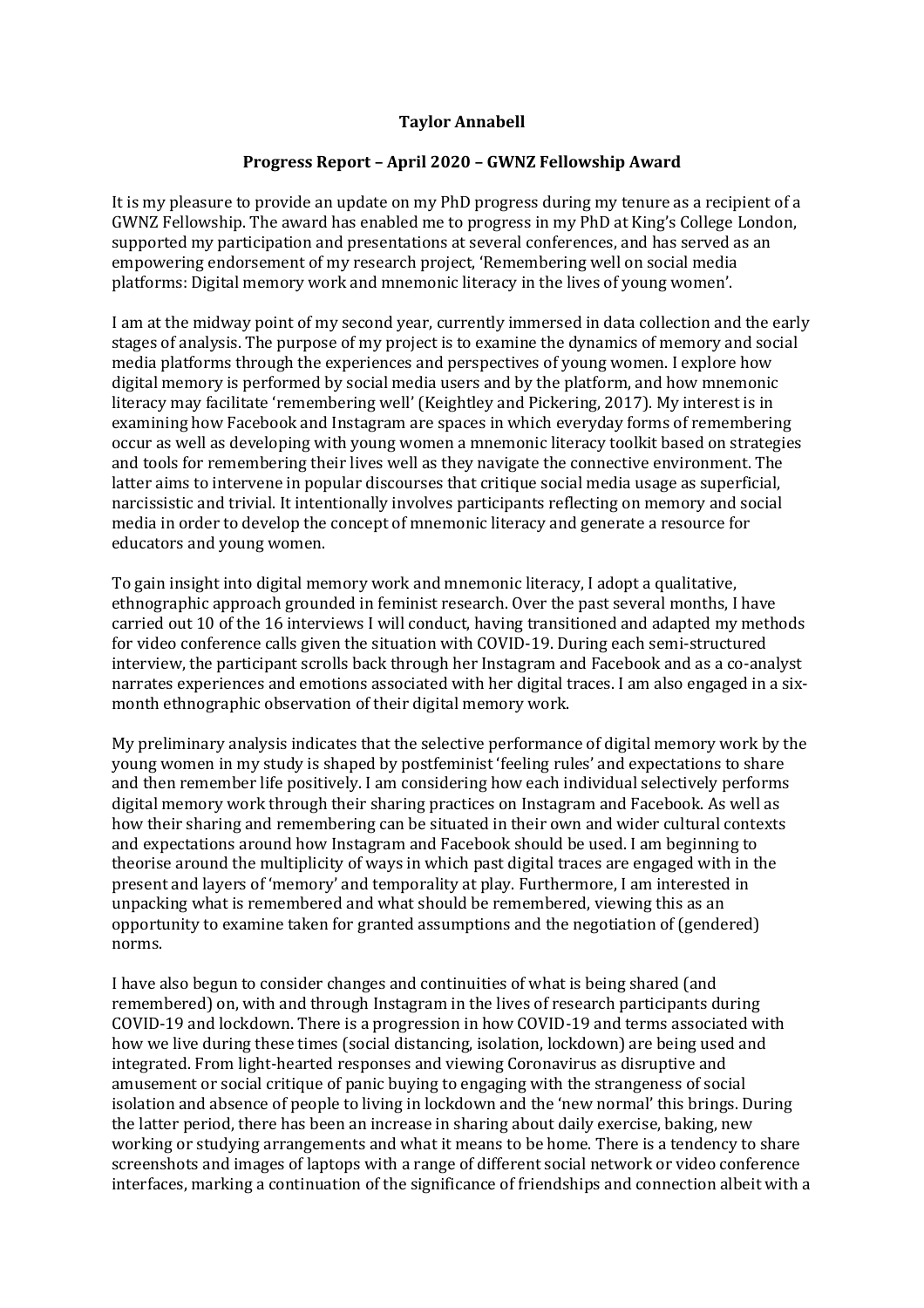different focus. Throughout this period, memes have been regularly shared and the situation responded with through humour. The need to 'be positive' and share positively also endures, which is interesting given the disruption, inconvenience and indeed, tragedy, fear and scale of the situation. I would encourage anyone who shares through social media platforms to reflect on how they are intentionally and unintentionally documenting their life during this time and laying the groundwork for what they will look back on in the future.

The progress in my PhD fieldwork and theoretical framework is undoubtedly strengthened and developed through participation in the academic community. The opportunity to present pilot research, my approach to digital memory work and early analyses of platform and interview data at a conference and summer school have allowed me to clarify concepts and develop arguments while gaining feedback from peers and experts in the field. Co-organising a conference, presenting a guest lecture and increasing my participation in research networks within and beyond King's College London have allowed me to continue to develop valuable skills and experience as a researcher, building my profile and expanding my network.



*Presenting 'Mnemonic Literacy and Remembering Well on Social Media' at Mnemonics Summer School at Utrecht University.* 

The intensive, interactive forum allows PhD students to receive in-depth, specific feedback from senior memory studies scholars directly relevant to their research. In 2019, the Summer School theme was intersections of memory and activism. For me, this took the form of my feminist approach to digital memory work and connections to feminist work on popular culture and young women, ways of understanding memory and the 'digital', how to utilise the concept of 'remembering well' and avenues for involving participants throughout my PhD project.



*Co-organiser of Epistemologies of Memory Conference held at King's College London.* 

This conference brought together a range of memory studies scholars to reflect and debate the epistemological basis of the field and adaption of existing analytical tools to new phenomena. It emerged from discussions with the King's College London Cultural Memory Group of which I am